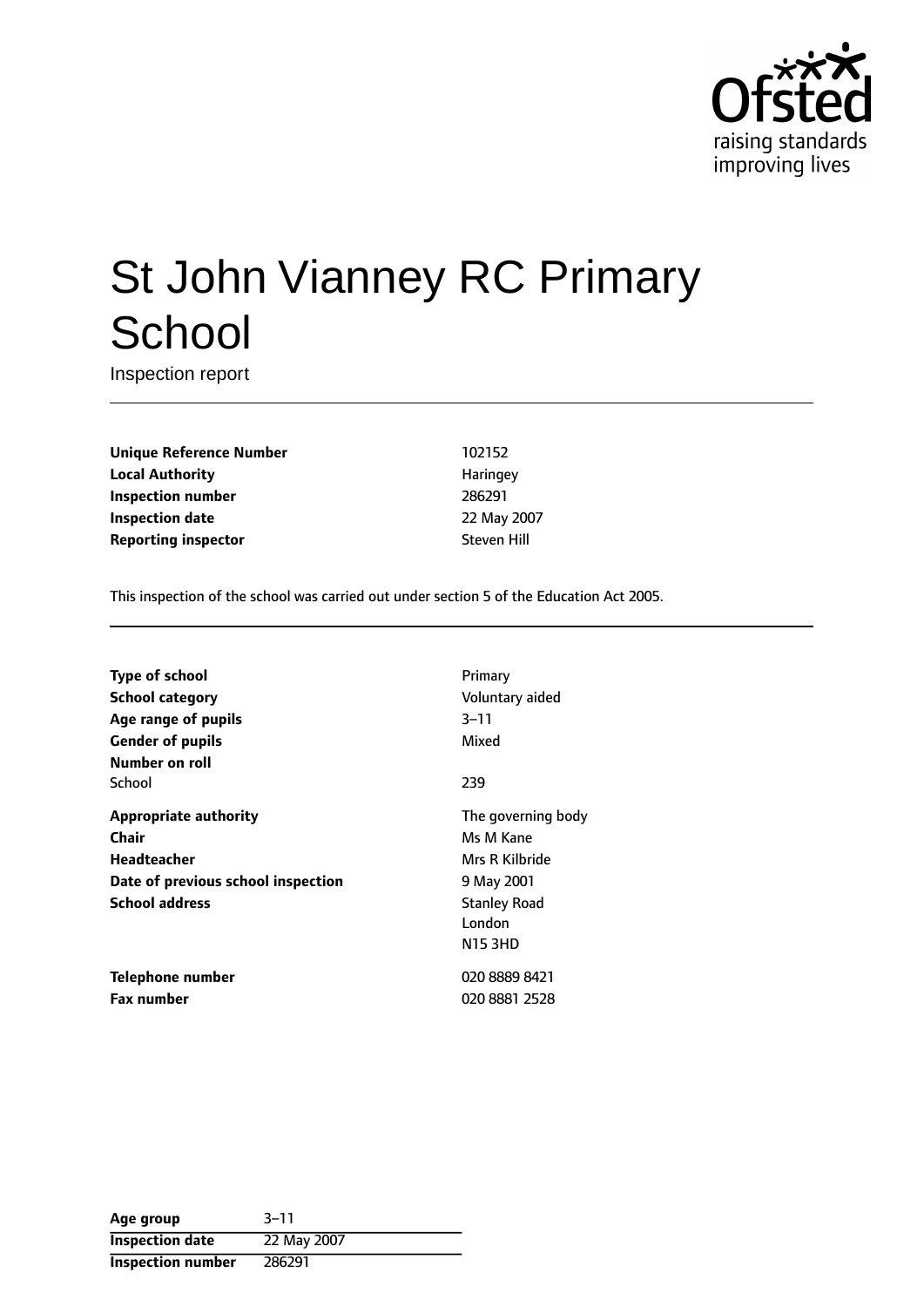.

© Crown copyright 2007

#### Website: www.ofsted.gov.uk

This document may be reproduced in whole or in part for non-commercial educational purposes, provided that the information quoted is reproduced without adaptation and the source and date of publication are stated.

Further copies of this report are obtainable from the school. Under the Education Act 2005, the school must provide a copy of this report free of charge to certain categories of people. A charge not exceeding the full cost of reproduction may be made for any other copies supplied.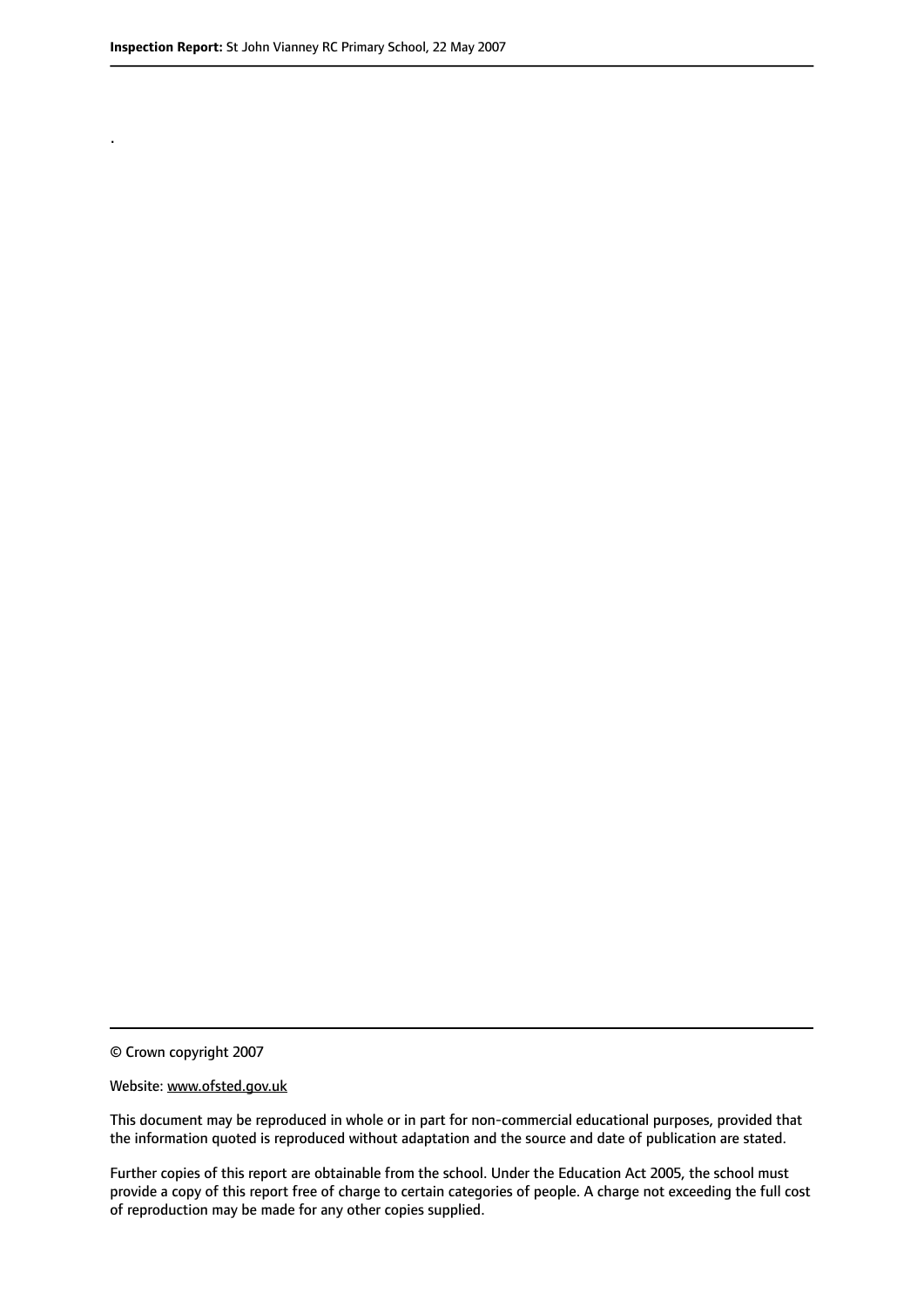# **Introduction**

The inspection was carried out by an Additional Inspector.

## **Description of the school**

This is an average-sized primary school in a disadvantaged part of Tottenham. The proportion of pupils entitled to free school meals is above average. Pupils come from a wide range of different ethnic heritages, with the largest groups being Black African, Other White, White British, Other Mixed, White Irish and a few from a range of other backgrounds. Two thirds of pupils have a mother tongue other than English. A very large percentage of pupils have learning difficulties, including a high proportion with statements of special educational need. Attainment, when children start in the Foundation Stage, is much lower overall than that usually found, although there are considerable variations from year to year.

#### **Key for inspection grades**

| Grade 1 | Outstanding  |
|---------|--------------|
| Grade 2 | Good         |
| Grade 3 | Satisfactory |
| Grade 4 | Inadequate   |
|         |              |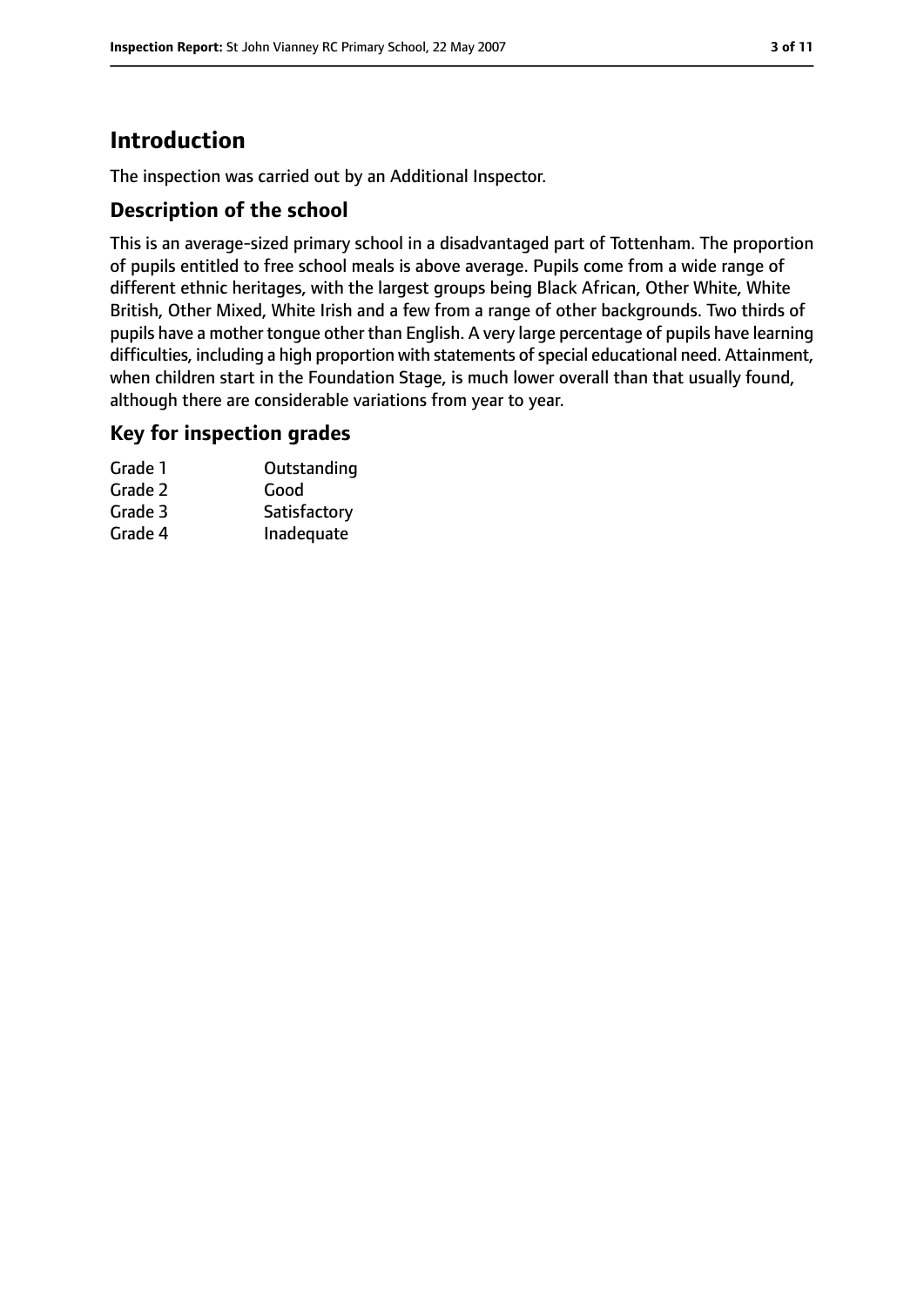# **Overall effectiveness of the school**

#### **Grade: 1**

St John Vianney is a thriving, racially harmonious community with a very positive family atmosphere, much appreciated by pupils and parents alike. It is an outstanding school where pupils' achievement, personal development and well-being are all excellent.

Pupils get off to a flying start in the Nursery, where they quickly feel at home. The wide range of exciting things for them to do and the very positive relationships with adults mean they make very good progress from a low base. This progress continues in the Reception and infant classes, so that overall standards are in line with the national average by the end of Year 2, although there is some fluctuation from year to year. Standards continue to rise in the junior classes, and are consistently above average by Year 6, and in some years are well above average. Variations from year to year are because of differences in the abilities of each year-group.

Pupils' achievement is underpinned by outstanding teaching, a good curriculum, and exceptionally thorough tracking of their progress. Detailed records of how pupils are getting on enable teachers to match work carefully to their individual needs. Teachers give pupils many opportunities for hands on experience, which means their understanding rests on a firm base. Positive relationships and clear expectations ensure that pupils' behaviour and concentration are excellent. They work hard and are keen to succeed because, as a Year 6 pupil explained, 'Teachers make things as fun and as educational as possible.' The strong emphasis placed on English, mathematics and science ensures pupils do particularly well in their basic skills. However, although provision for information and communications technology (ICT) has increased considerably since the last inspection, there is still not enough equipment for younger pupils to have enough opportunities to use computers.

The care, guidance and support provided for pupils are outstanding. All pupils, whatever their needs are given sensitive, caring help that is tailored to their individual pastoral and academic needs. By Year 6, pupils are confident, caring and sensitive young people, keen to do well themselves, but also to help others. Their relationships with each other and with staff are excellent.

The school's strengths are driven by outstanding leadership and management. The clear guidance of the head, and strong teamwork from all staff, support excellent self-evaluation. Lessons are monitored carefully and standards are examined in great detail. The school takes rigorous action to address any issues that arise so that the school is able to go from strength to strength. Great emphasis is placed on links with parents, who show overwhelmingly positive support for the school. Typical of many positive comments made was the parent who wrote 'Every child is valued individually while at the same time being treated as part of the school family.'

## **What the school should do to improve further**

• Improve the provision of ICT for younger pupils so they have more regular and frequent opportunities to use computers.

# **Achievement and standards**

#### **Grade: 1**

Achievement is excellent. Pupils' very good progress across the school means that they move from low standards when they start, to broadly average standards by Year 2, and consistently above average standards by Year 6. Variations in standards from year to year are largely due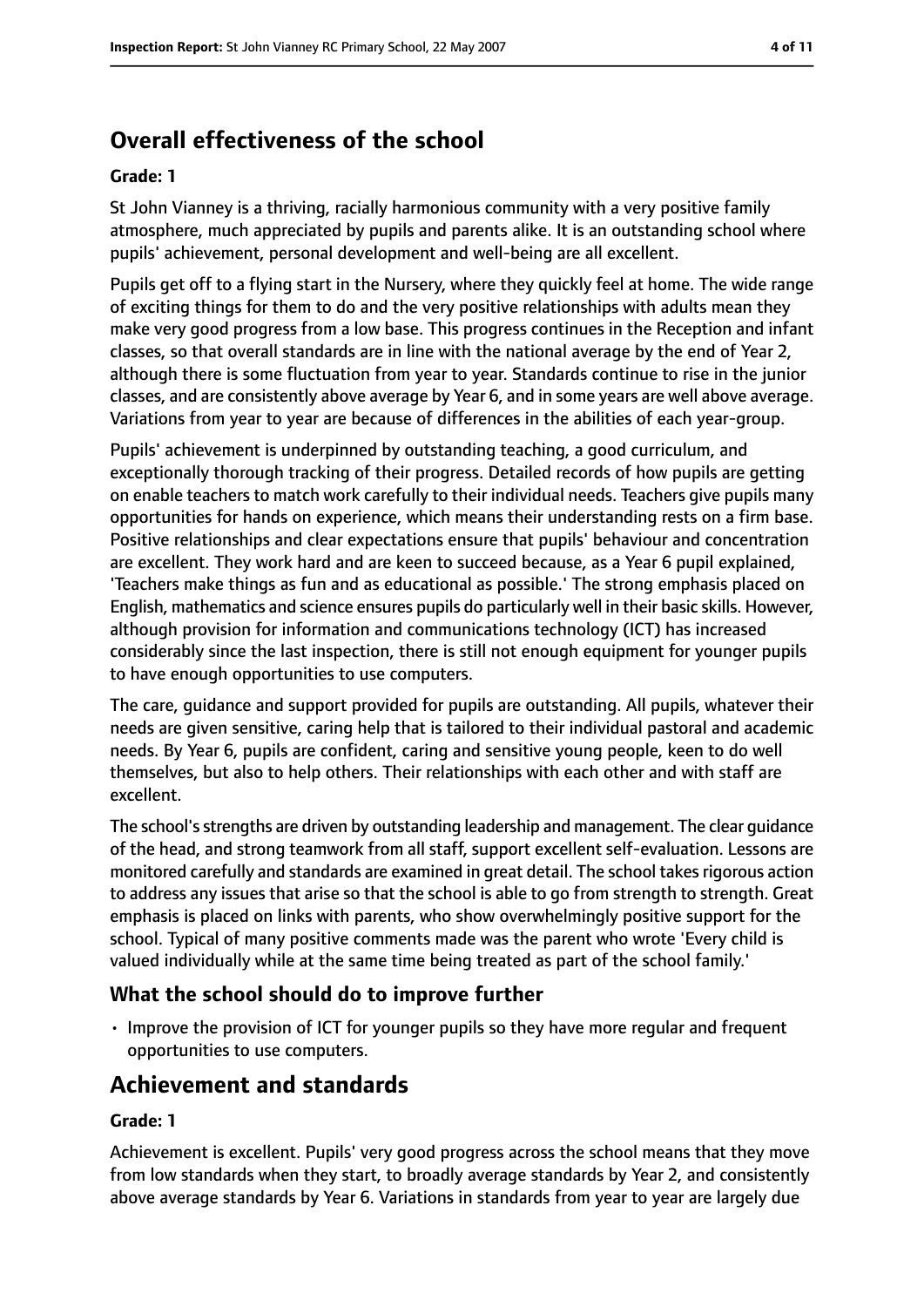to differences in the abilities of different cohorts. For example, the relatively strong group who took national tests in 2006 gained results that were well above average, and their progress since Year 2 was in the top 10% nationally. The school responded promptly to a relative weakness in the number of Year 2 pupils gaining the higher grades in writing in 2006. A consistent emphasis on writing over the last year has eliminated this issue, with above average proportions attaining at the higher level.

The large number of pupils with learning difficulties and disabilities do very well in the light of their starting points, because of the carefully tailored help they are given. Pupils whose mother tongue is not English soon learn the language so they make the same progress as their classmates. Any who are struggling soon do well because they are quickly given the right support.

# **Personal development and well-being**

#### **Grade: 1**

Pupils' excellent spiritual, moral, social and cultural development is exemplified by their outstanding behaviour, their care and concern for others, and their positive relationships. They work together well in teams, listen carefully to each other's ideas, appreciate each other's strengths and respect their differences. Boys and girls from different backgrounds work and play together in harmony. They take on responsibilities well, for example through being 'peer mediators' or in the 'buddying' links between older and younger pupils. They show independence when this is needed. They make a strong contribution to both the school and the wider community. They are proud of the support they are able to give to a school in Malawi, for example. They know how to keep themselves safe, and take care with the safety of others. Older pupils contribute their ideas very effectively through the school council, citing changes in school uniform and improvements in lunches and in playground equipment as examples of their effectiveness. They thoroughly enjoy school and, as one said, 'I don't think much needs to change!' They understand about healthy lifestyles, are keen on sport and PE, and some show an increasing willingness to eat healthy options at lunchtimes. Their strong social and academic skills prepare them well for their future lives, in school and beyond.

# **Quality of provision**

# **Teaching and learning**

## **Grade: 1**

Outstanding teaching and learning are based on excellent relationships and high expectations which ensure secure discipline and a positive working atmosphere in classes. Pupils make very good progress because work is carefully matched to their individual needs. They concentrate very well, listening attentively in class because teachers explain things clearly and give them interesting and exciting things to do. In the older classes, good use is made of interactive whiteboards to enliven lessons and clarify explanations. Collaborative work is used very effectively to make learning more interesting. As one pupil said, 'We don't just write, we talk about things, share ideas and learn better.' Teaching assistants make a very positive contribution to pupils' learning, particularly for those who have learning difficulties or disabilities.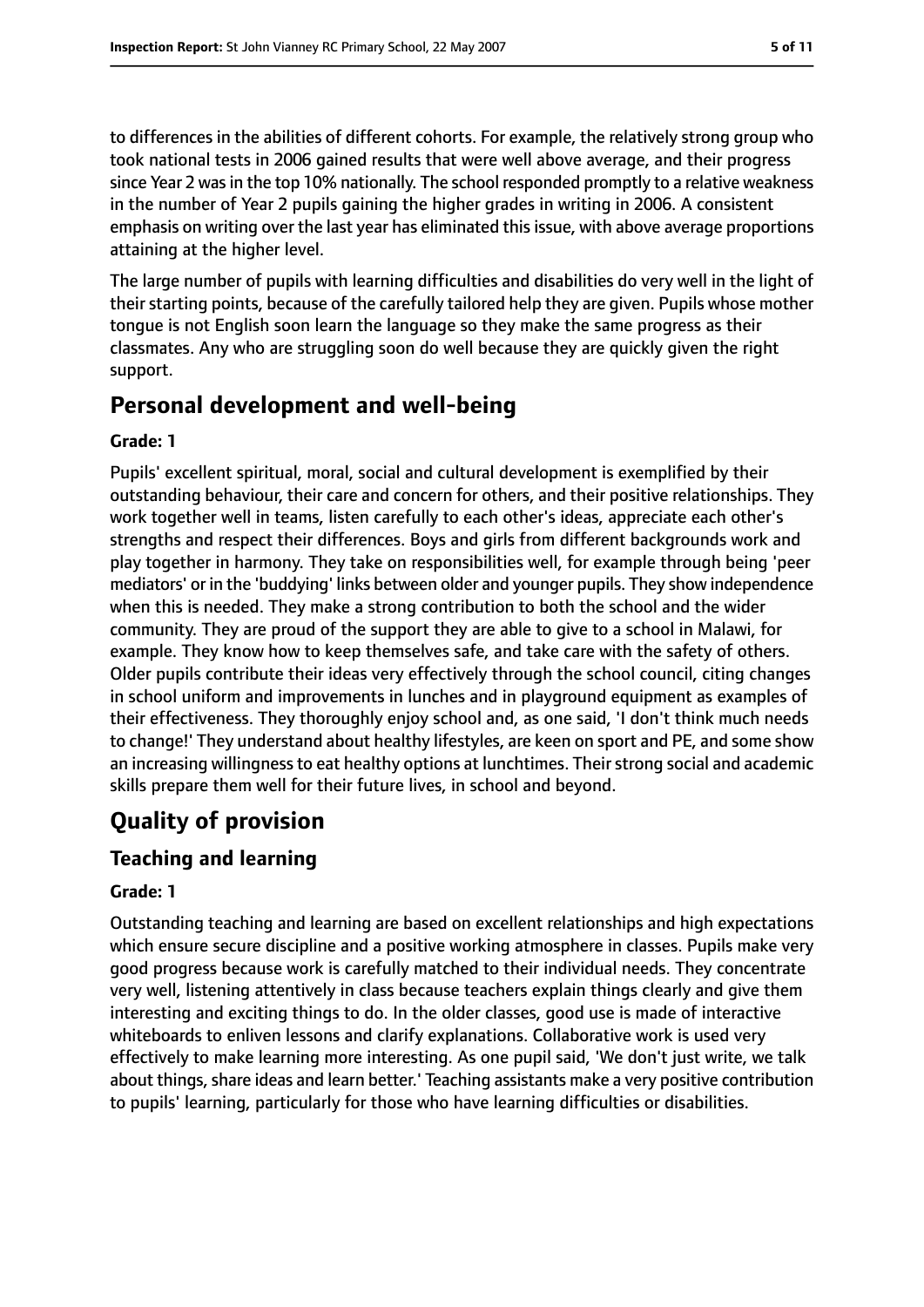## **Curriculum and other activities**

#### **Grade: 2**

The Foundation Stage provides a very good curriculum, with a good balance between activities chosen by children and those directed by adults. The outside provision is used imaginatively, for example in providing real bricks for children to build a 'house' mortared with wet sand. The emphasis placed on literacy and numeracy throughout the school enhances pupils' learning across the curriculum. The use of practical work in science is a particular strength. Provision for ICT has improved since the last inspection, although there is still not enough equipment available for children in the younger classes. Strong provision for personal, social and health education supports pupils' personal development. There is good enhancement to the curriculum through visitors to the school and visits out. Year 6 particularly enjoyed their residential visit and spoke enthusiastically of its social and academic benefits. There is a satisfactory range of extra-curricular clubs. Good attention is paid to learning about a wide range of different cultures, and to valuing the different cultures represented by the pupils.

#### **Care, guidance and support**

#### **Grade: 1**

Care, guidance and support are outstanding. The friendly, welcoming approach in the Foundation Stage helps children settle in happily from the start. A key to the school's success is how it treats pupils as individuals, working hard to ensure that everyone is included, and that they all progress well socially and academically. Careful attention to the specific needs of the wide range of pupils with learning difficulties or disabilities is a particular strength. All these pupils, including some with considerable emotional or social problems, are helped to make very good progress and to take a full part in the life of the school. There is very careful tracking of how pupils are doing academically and personally, and action is taken to tailor provision to their particular needs. Pupils are motivated by being given individual targets in English and mathematics, and are helped to reach them. Pupils who are struggling to learn English are given effective extra help. Good systems are in place to safeguard learners so they feel safe and secure in school. The attendance of most pupils is good and the school is working hard to improve attendance.

# **Leadership and management**

#### **Grade: 1**

The very positive outcomes for pupils are driven by a clear direction and lack of complacency in the school. There is a determination to continually improve things, and to treat all pupils as individuals. The headteacher provides strong leadership to an effective team of teachers and other staff who all work with the pupils' best interests at heart. Rigorous self-evaluation is based on the careful tracking of standards and achievement, and thorough monitoring of teaching. Clear feedback to staff on their lessons, and suggestions about how even very good lessons might be improved further, maintain the outstanding quality. The data on achievement is used effectively to address school-wide issues, to ensure that work is matched to pupils' needs, and to ensure that individual pupils receive the support they need.

Subject leaders take a full part in the self-evaluation, an improvement since the last inspection, and give effective support to colleagues. The governing body has a good understanding of the school's strengths and weaknesses, and holds the school to account well for its performance.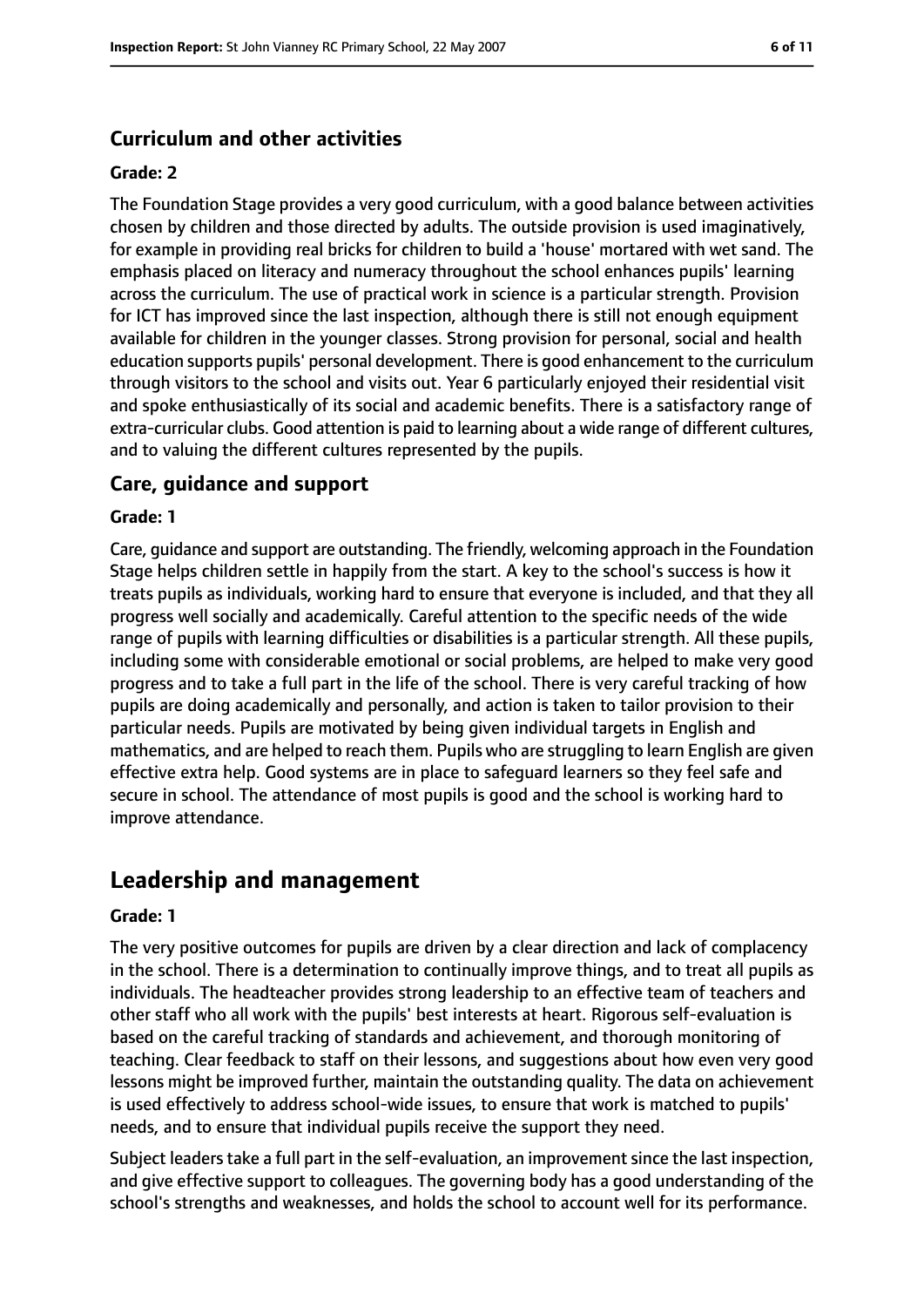The school is very well placed to build on its strengths and to maintain high standards in the future.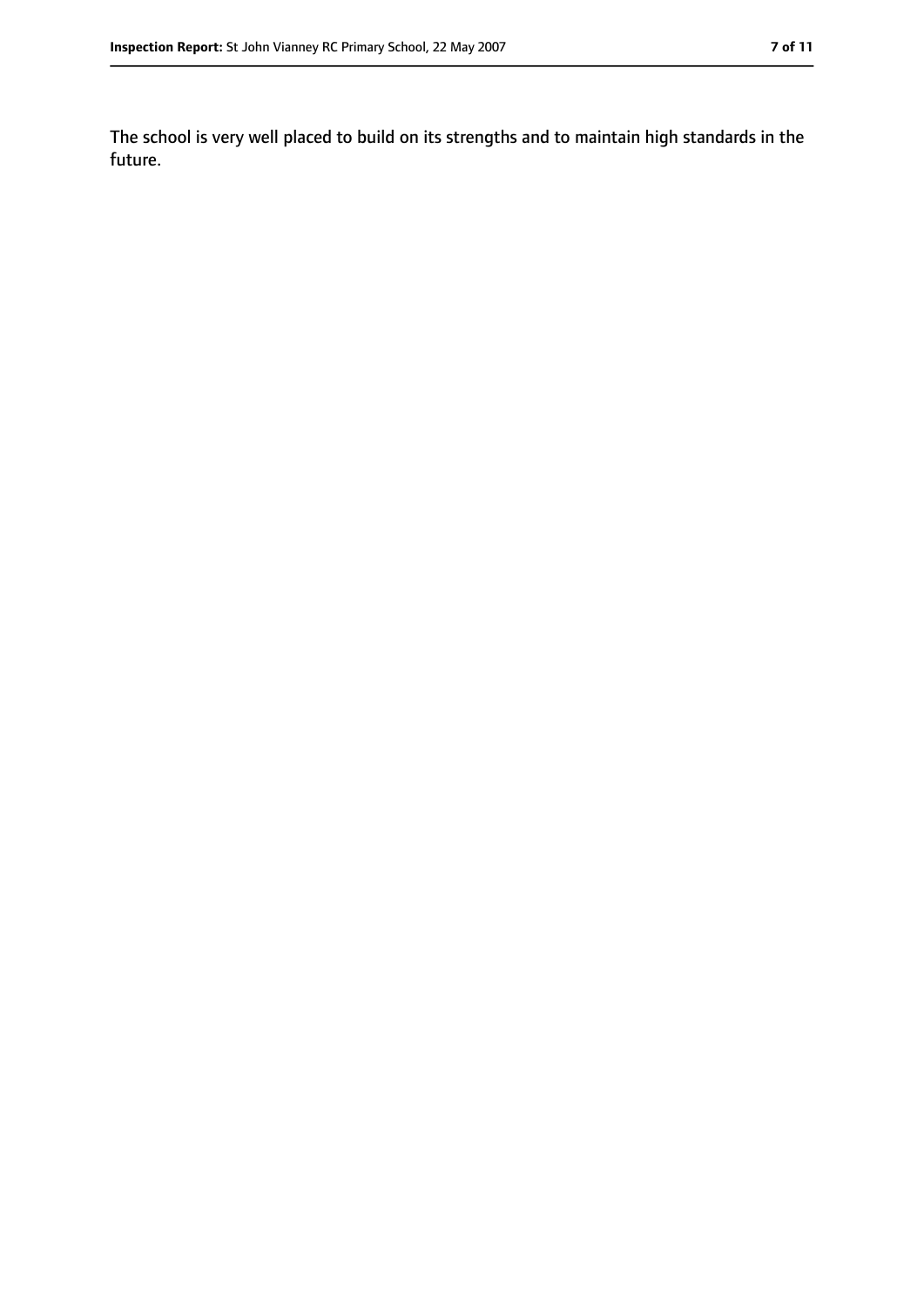**Any complaints about the inspection or the report should be made following the procedures set out in the guidance 'Complaints about school inspection', which is available from Ofsted's website: www.ofsted.gov.uk.**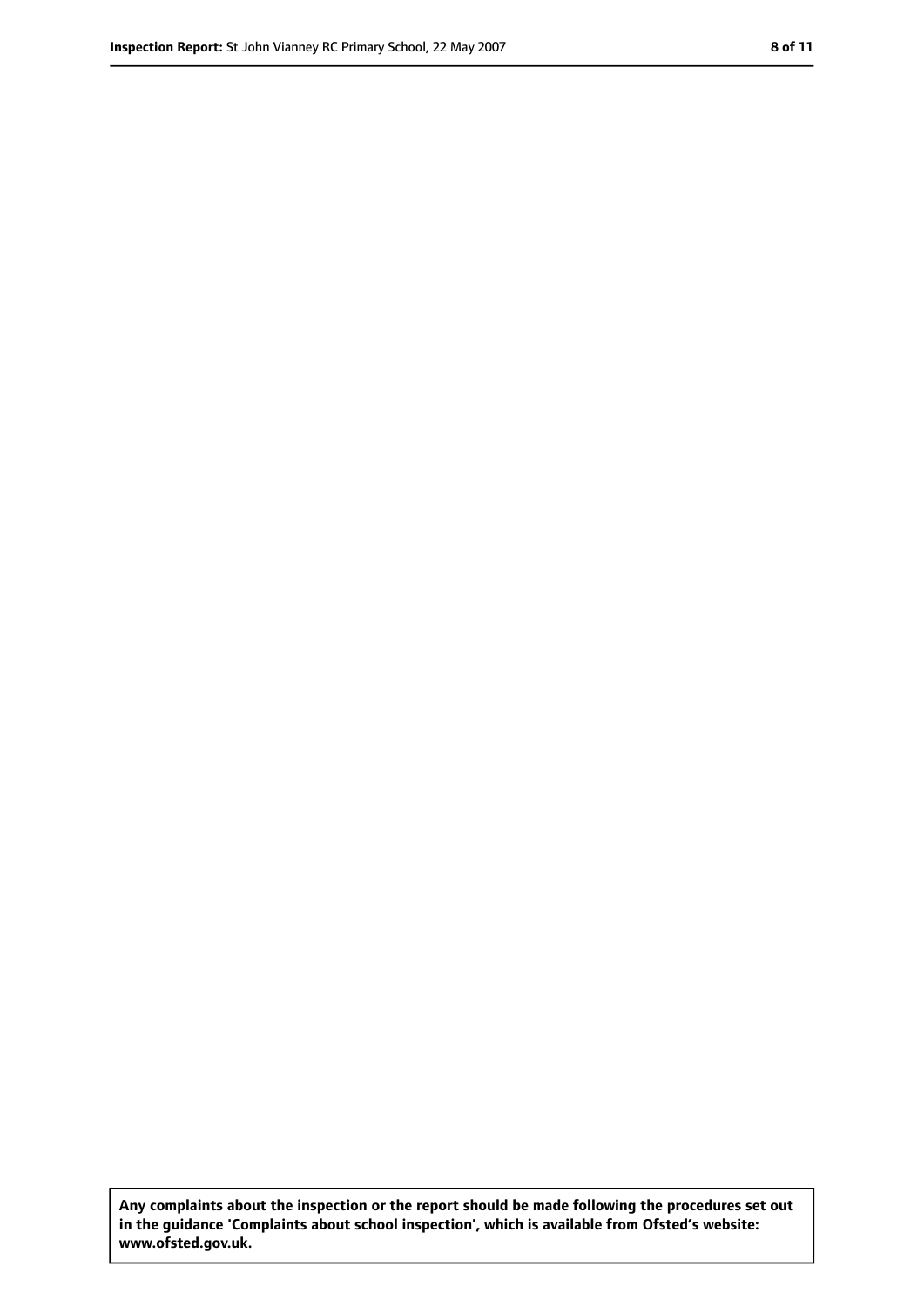#### **Annex A**

# **Inspection judgements**

| Key to judgements: grade 1 is outstanding, grade 2 good, grade 3 satisfactory, and grade 4 | School  |
|--------------------------------------------------------------------------------------------|---------|
| inadequate                                                                                 | Overall |

# **Overall effectiveness**

| How effective, efficient and inclusive is the provision of education, integrated<br>care and any extended services in meeting the needs of learners? |     |
|------------------------------------------------------------------------------------------------------------------------------------------------------|-----|
| How well does the school work in partnership with others to promote learners'<br>well-being?                                                         |     |
| The quality and standards in the Foundation Stage                                                                                                    |     |
| The effectiveness of the school's self-evaluation                                                                                                    |     |
| The capacity to make any necessary improvements                                                                                                      |     |
| Effective steps have been taken to promote improvement since the last<br>inspection                                                                  | Yes |

## **Achievement and standards**

| How well do learners achieve?                                                                               |  |
|-------------------------------------------------------------------------------------------------------------|--|
| The standards <sup>1</sup> reached by learners                                                              |  |
| How well learners make progress, taking account of any significant variations between<br>groups of learners |  |
| How well learners with learning difficulties and disabilities make progress                                 |  |

## **Personal development and well-being**

| How good is the overall personal development and well-being of the<br>learners? |  |
|---------------------------------------------------------------------------------|--|
|                                                                                 |  |
| The extent of learners' spiritual, moral, social and cultural development       |  |
| The behaviour of learners                                                       |  |
| The attendance of learners                                                      |  |
| How well learners enjoy their education                                         |  |
| The extent to which learners adopt safe practices                               |  |
| The extent to which learners adopt healthy lifestyles                           |  |
| The extent to which learners make a positive contribution to the community      |  |
| How well learners develop workplace and other skills that will contribute to    |  |
| their future economic well-being                                                |  |

## **The quality of provision**

| How effective are teaching and learning in meeting the full range of the<br>learners' needs?          |  |
|-------------------------------------------------------------------------------------------------------|--|
| How well do the curriculum and other activities meet the range of needs<br>and interests of learners? |  |
| How well are learners cared for, quided and supported?                                                |  |

 $^1$  Grade 1 - Exceptionally and consistently high; Grade 2 - Generally above average with none significantly below average; Grade 3 - Broadly average to below average; Grade 4 - Exceptionally low.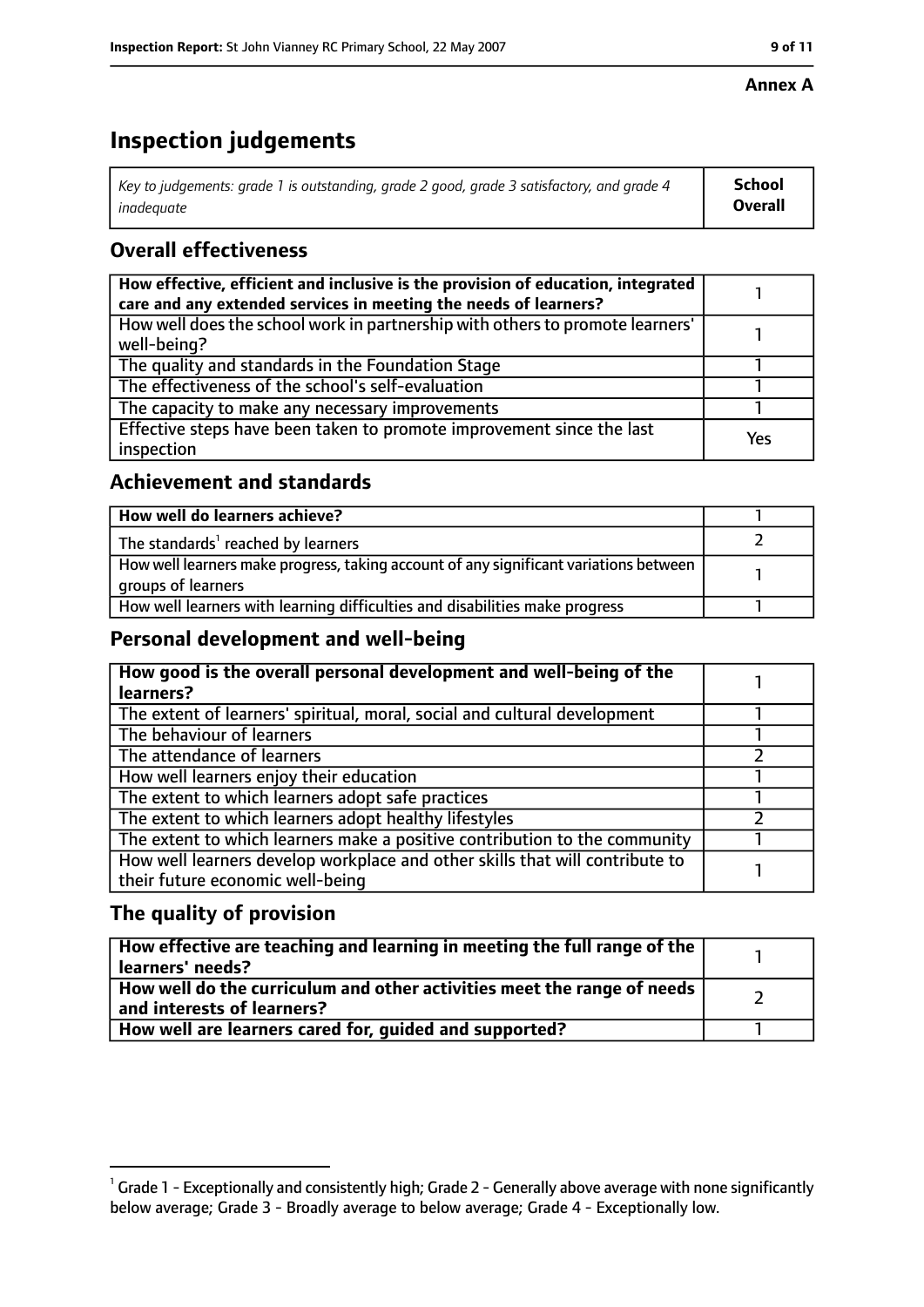# **Leadership and management**

| How effective are leadership and management in raising achievement<br>and supporting all learners?                                              |           |
|-------------------------------------------------------------------------------------------------------------------------------------------------|-----------|
| How effectively leaders and managers at all levels set clear direction leading<br>to improvement and promote high quality of care and education |           |
| How effectively performance is monitored, evaluated and improved to meet<br>challenging targets                                                 |           |
| How well equality of opportunity is promoted and discrimination tackled so<br>that all learners achieve as well as they can                     |           |
| How effectively and efficiently resources, including staff, are deployed to<br>achieve value for money                                          |           |
| The extent to which governors and other supervisory boards discharge their<br>responsibilities                                                  | 7         |
| Do procedures for safequarding learners meet current government<br>requirements?                                                                | Yes       |
| Does this school require special measures?                                                                                                      | <b>No</b> |
| Does this school require a notice to improve?                                                                                                   | No        |